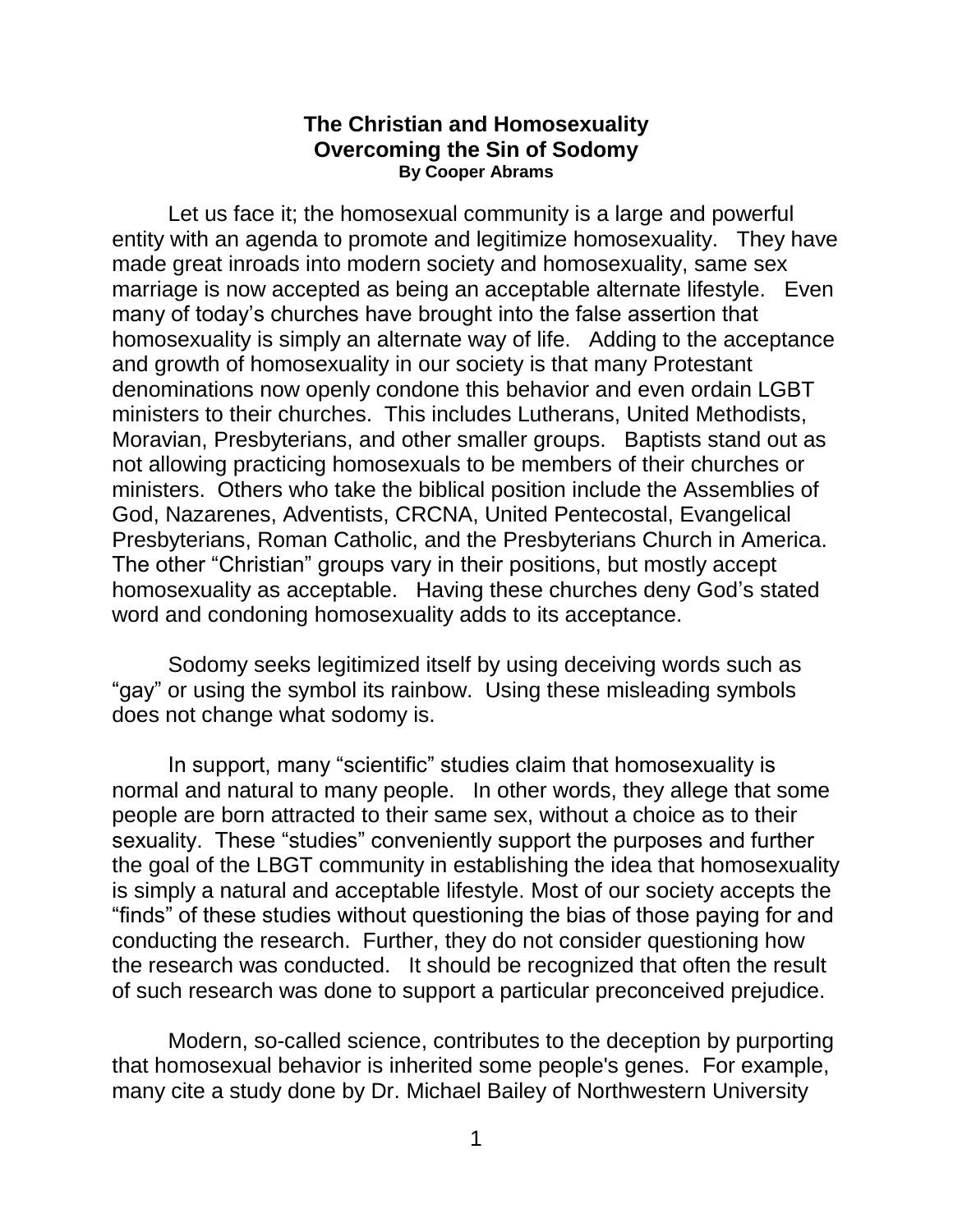who examined 110 identical twins and found that there was a 52 percent probability that if one twin was homosexual and the other would be also.<sup>i</sup> He concluded that it was a matter of genetics, and many people are presupposed towards homosexuality. However, he failed to address the fact that in only 52% of the twins with one being homosexual the other was not. Twins being genetically identical, why was the other 48% not homosexual? Further, are not most twins normally raised together in the same environment? Environmental influence on one would also be on the other also. So why did only 52% of twins with one homosexual sibling become homosexual. This shows that choice was probably the reason and certainly not genetics. One of the twins chose the homosexual lifestyle, and the other did not. It seems that some "scientific" studies are flawed and ignore the implications of their own research.

Because of Dr. Bailey's research, he concluded in his book "The Man Who Would Be Queen" that some male cross genders are driven by erotic fascination, rather than driven by some biological mistake. He is recognized as a reputable scientist, but because his findings are not "politically correct", he is being severely criticized and persecuted by the LGTB community.

In our public schools today, the agenda of the homosexual society is being perpetrated on children in the earliest ages. Homosexual behavior is presented as simply an "alternate" lifestyle that is normal and acceptable. Children in the early grades of school are being urged to choose which lifestyle they wish to live with no prohibitions. Further, homosexuality in youth today has become the "vogue" and many think it is "cool" to choose this lifestyle. The pressure is strong to practice homosexual behavior and be accepted one's peers.

However, the question as to whether homosexual behavior is acceptable does not rest with science, modern sociological thought, or public opinion. The right or wrong of any behavior rests with the One who created us.

#### **What Does God, our Creator, Say about Homosexuality?**

This question can only be answered by our Creator. Our God and Creator, since the beginning has in His word the Bible, often addressed homosexuality and states His unambiguous position that homosexuality is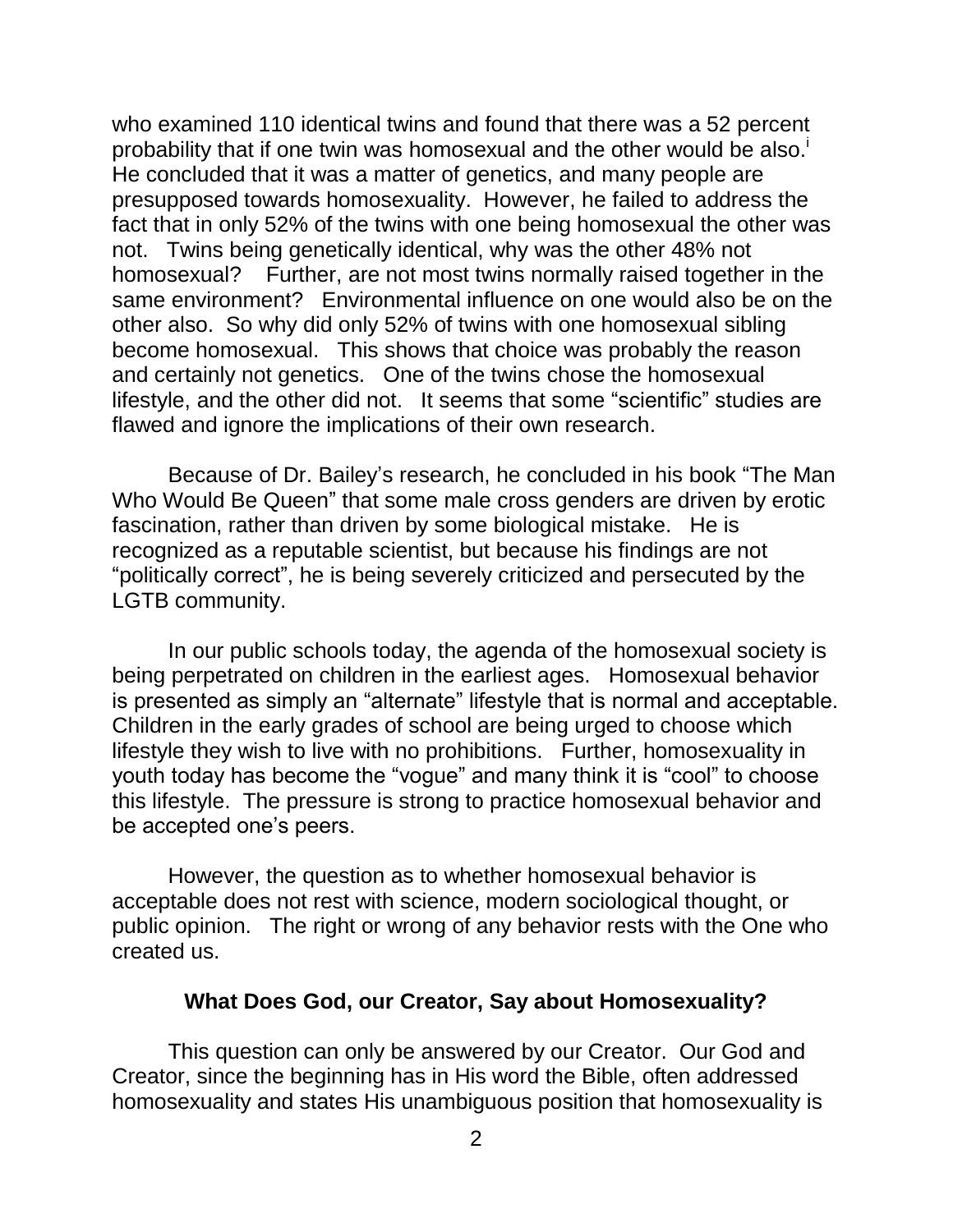a sin and further is an abomination to Him. Surely, our Creator would not condemn those who practice sodomy if He made them that way. Clearly, our God and Creator has made very definitive statements about homosexuality or sodomy:

"*Thou shalt not lie with mankind, as with womankind: it is abomination."* (Leviticus 18:22)

"*If a man also lie with mankind, as he lieth with a woman, both of them have committed an abomination: they shall surely be put to death; their blood shall be upon them."* (Leviticus 20:13)

*"Because that, when they knew God, they glorified him not as God, neither were thankful; but became vain in their imaginations, and their foolish heart was darkened. Professing themselves to be wise, they became fools, And changed the glory of the uncorruptible God into an image made like to corruptible man, and to birds, and fourfooted beasts, and creeping things. Wherefore God also gave them up to uncleanness through the lusts of their own hearts, to dishonour their own bodies between themselves: Who changed the truth of God into a lie, and worshipped and served the creature more than the Creator, who is blessed for ever. Amen. For this cause God gave them up unto vile affections: for even their women did change the natural use into that which is against nature: And likewise also the men, leaving the natural use of the woman, burned in their lust one toward another; men with men working that which is unseemly, and receiving in themselves that recompense of their error which was meet. And even as they did not like to retain God in their knowledge, God gave them over to a reprobate mind, to do those things which are not convenient; Being filled with all unrighteousness, fornication, wickedness, covetousness, maliciousness; full of envy, murder, debate, deceit, malignity; whisperers, Backbiters, haters of God, despiteful, proud, boasters, inventors of evil things, disobedient to parents, Without understanding, covenantbreakers, without natural affection, implacable, unmerciful: Who knowing the judgment of God, that they which commit such things are worthy of death, not only do the same, but have pleasure in them that do them."* (Romans 1:21-32)

"*Know ye not that the unrighteous shall not inherit the kingdom of God? Be not deceived: neither fornicators, nor idolaters, nor adulterers, nor effeminate, nor abusers of themselves with mankind"* (1 Corinthians 6:9)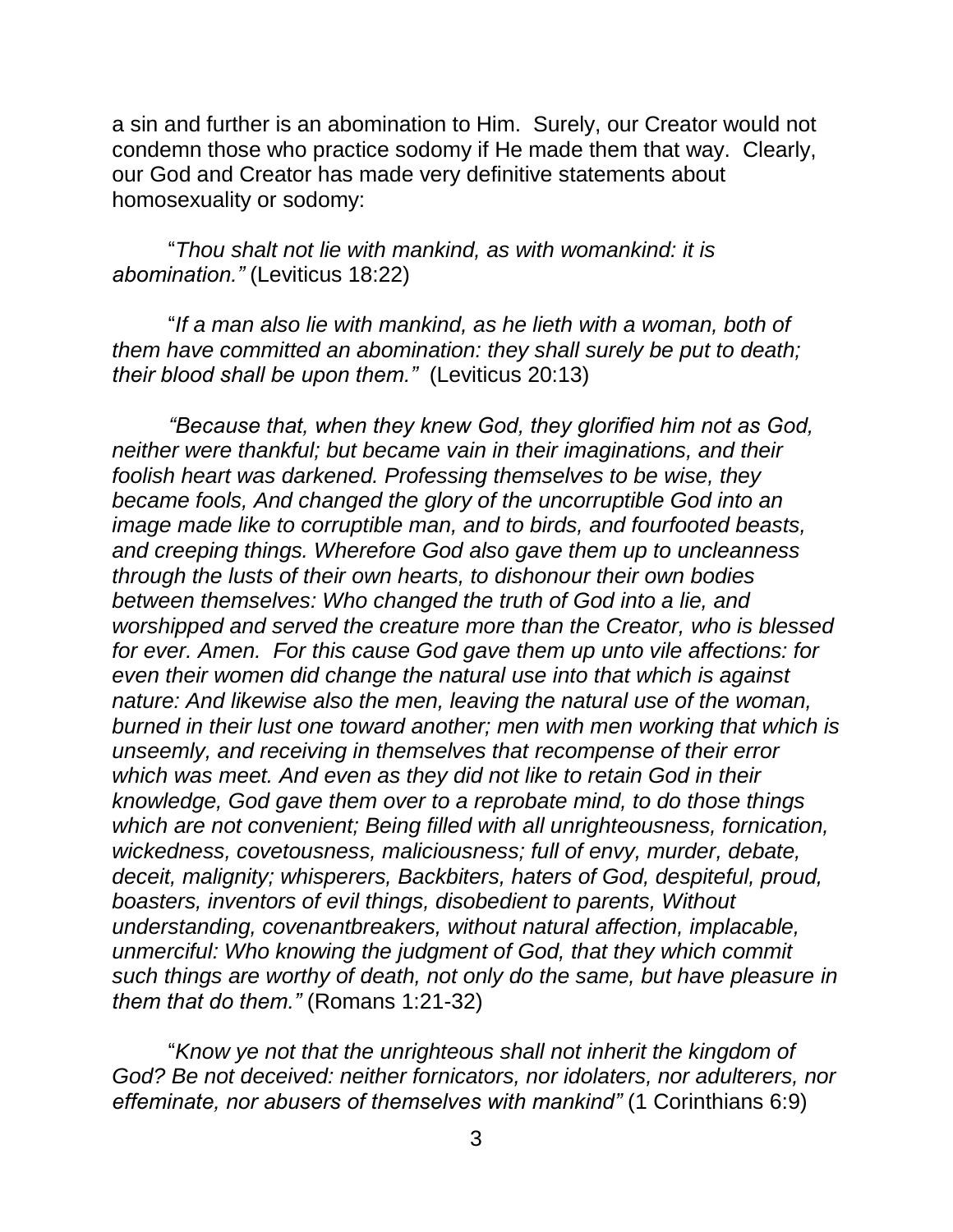"*Even as Sodom and Gomorrha, and the cities about them in like manner, giving themselves over to fornication, and going after strange flesh, are set forth for an example, suffering the vengeance of eternal fire. Likewise also these filthy dreamers defile the flesh, despise dominion, and speak evil of dignities."* (Jude 7-8)

God not only stated His condemnation of homosexuality (sodomy), but also demonstrated His wrath against this sin by destroying the cities Sodom, and Gomorrah, Admah, and Zeboim with fire and brimstone. Jude states God did so to set an example of those who practiced this abominable sin. God states that He is immutable, meaning He does not change. Homosexuality is an abomination today as it always has been with God.

## **What is Sodomy and what is its Source?**

First, God calls sodomy "an abomination" because it is a blatant act of rebellion that disgusts God. It does so because the sodomite refuses to accept God's order in Creation in which God made a person a male or female. It involves despicable unnatural acts, but perverts God's will in giving sexuality to man. Genesis states clearly*, "So God created man in his own image, in the image of God created he him; male and female created he them.*" (Genesis 1:27) He expressed His plan for mankind in instructing Adam and Eve saying*, "And God blessed them, saying, Be fruitful, and multiply, and fill the waters in the seas, and let fowl multiply in the earth.*" (Genesis 1:22) He further reiterated His desire stating, "And *God blessed them, and God said unto them, Be fruitful, and multiply, and replenish the earth, and subdue it: and have dominion over the fish of the sea, and over the fowl of the air, and over every living thing that moveth upon the earth." (Underline added)*

Thus, God explicitly states He made man and women differently that they could multiply by bearing children and propagate mankind. He made them differently so that they would complement each other in child bearing and raising the family and their relations with each other. In doing so, they would honor God and fulfill His will as their Creator and plan for mankind.

Sodomy is diametrically opposed and opposite of God's plan in creating man. Sodomy is born in the evil of Satan, who seeks to destroy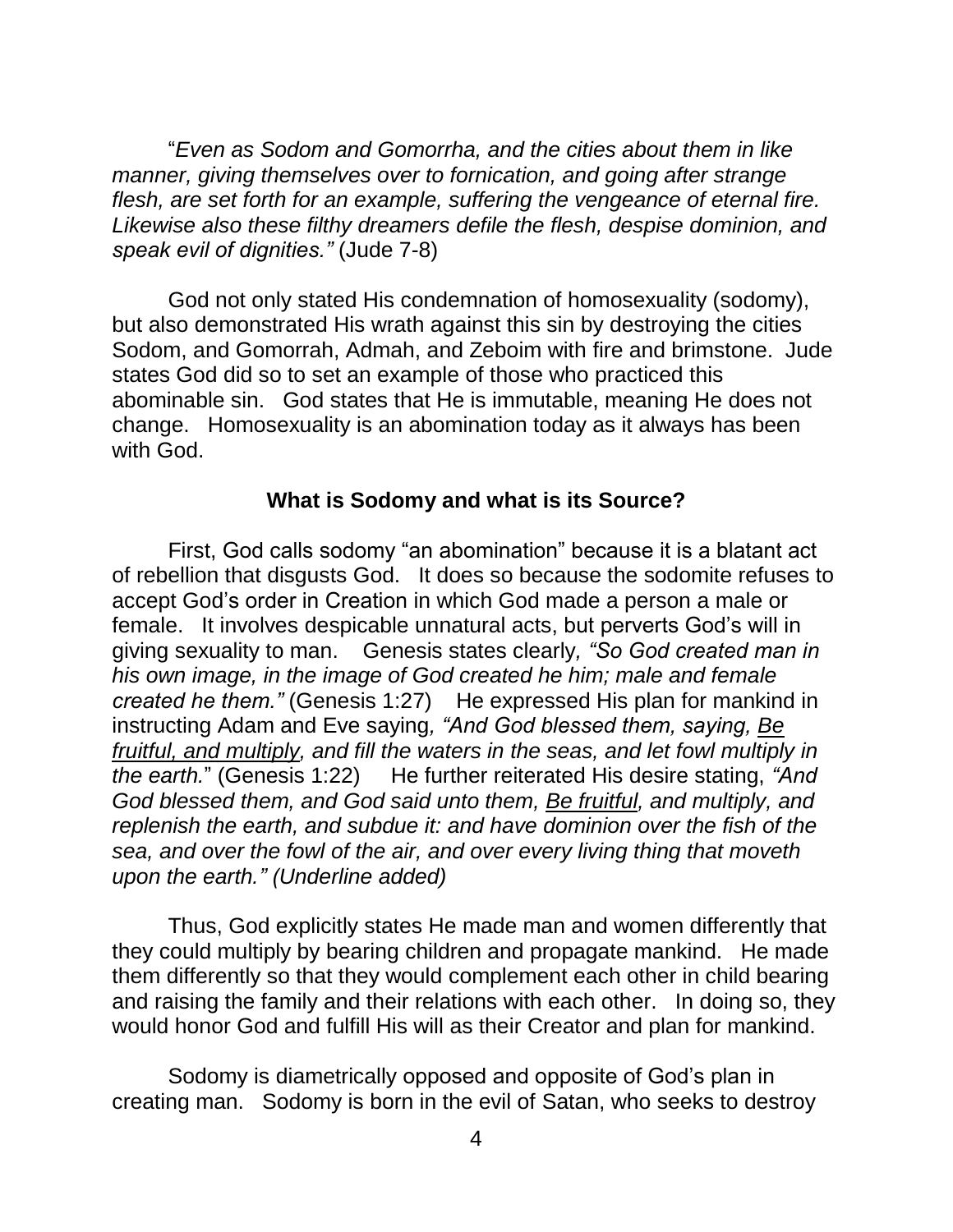all good things that God has created and perverts God's purposes. It appeals to the most base of man's evil desires. Therefore, God says sodomy is an abomination to Him as it perverts God's plans to offer His free gift of mercy, forgiveness, and salvation to man. Sin, in all its forms, arises from the rebellion of Satan who seeks to exert his will over God. Sodomy is a blatant rejection of God, of His love, mercy, and grace and therefore, is an abomination to God.

## **Why Do People Practice Sodomy?**

This brings us to the next question of why do people practice sodomy? In seeking to justify the sin of sodomy, man has tried to divorce it from its true source, which is simply sexual lust. The word "lust" is defined as "a desire, craving, longing, mostly of evil desires," In Colossians 3:5, sodomy is referred to as "inordinate affection" which is associated with passion.

God plainly states how the process of sinning develops:

*"Let no man say when he is tempted, I am tempted of God: for God cannot be tempted with evil, neither tempteth he any man: But every man is tempted, when he is drawn away of his own lust, and enticed. Then when lust hath conceived, it bringeth forth sin: and sin, when it is finished, bringeth forth death. Do not err, my beloved brethren."* (James 1:13-16)

First the verse states God does not tempt any man, therefore the temptation has another source with clearly is man's carnal nature. (See Rom. 3:10-18, 23) God says people are tempted when drawn away by their own lust and enticed. Temptation is not sin, however, at the point where temptation is entertained in one's thoughts and allowed to entice, is where it becomes temptation then becomes sinful lust. The New Testament uses the word "conceived" (συλλαμβανω *sullambano*) which means, "to seize or clasp."

The word lust is normally thought of in terms of lusting after worldliness or of the opposite sex. Jesus *said, "But I say unto you, That whosoever looketh on a woman to lust after her hath committed adultery with her already in his heart."* (Matthew 5:28) Without question adultery is a serious sin being one of the Ten Commandments given to Israel. (Exodus 20:14) Sodomy, fornication, and adultery are born in sexual lust. As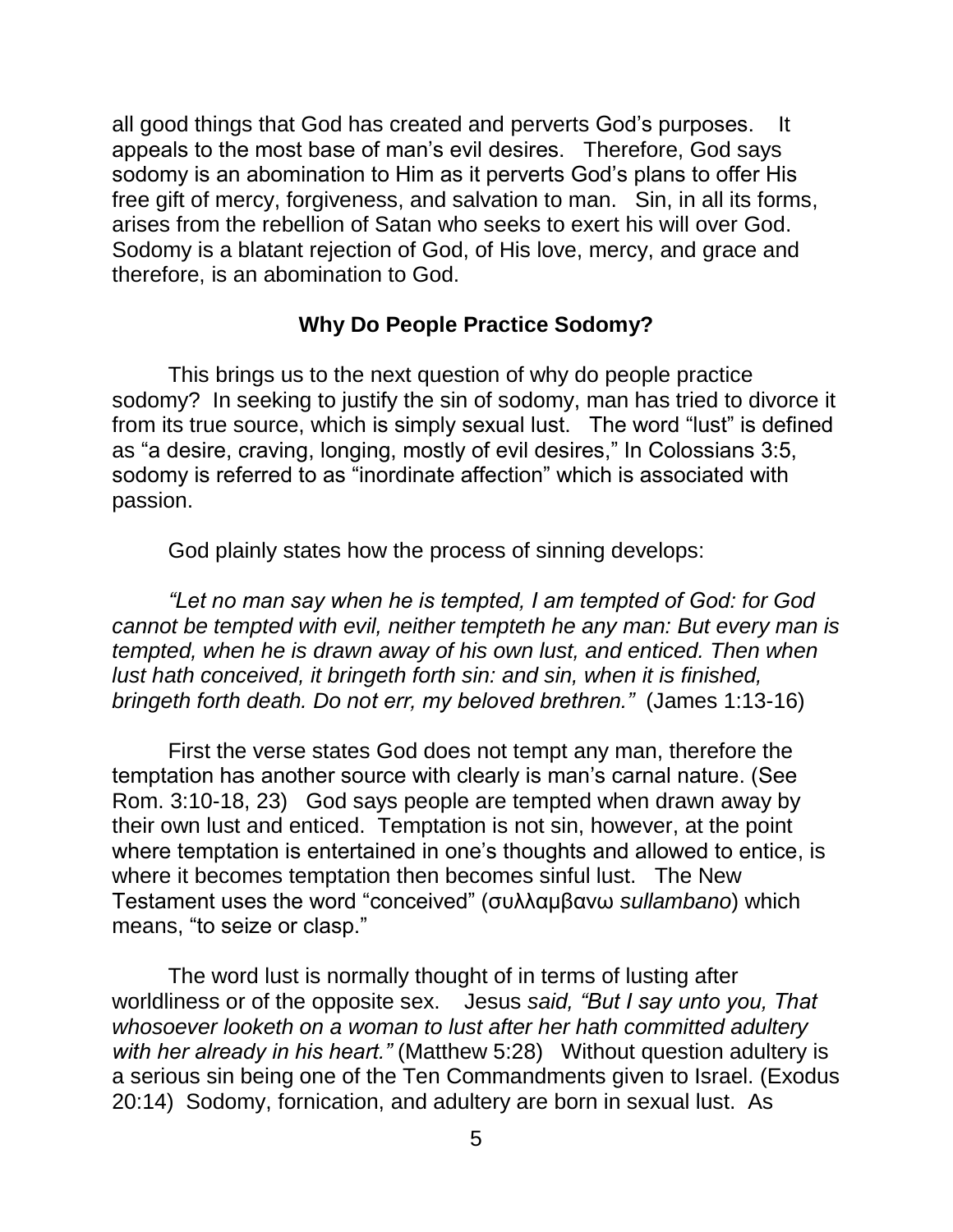Romans 3:10-18, 23 plainly states it is natural for man to sin and lust because of his carnal nature. When Adam and Eve sinned, their nature was changed from innocence to having a bent toward sinning and disobeying God. God gave them a perfect life and there was no sin on earth. However, not trusting God, they disobeyed His loving instructions, and Romans 5:12 explains, *"Wherefore, as by one man sin entered into the world, and death by sin; and so death passed upon all men, for that all have sinned."* God wanted the very best for man and gave him His word to instruct him in righteousness, which simply means doing what is right and best for man. What Adam and Eve did, and mankind since, is to refuse God's merciful instructions (laws) and to live in depravity with its debilitating and destructive results.

Being a practicing sodomite is a choice. God has given men a will and the ability to exercise it to do good or evil. To conclude a person does not have a choice is to call God a liar. James 1:16 warns, *"Do not err, my beloved brethren."* It is a choice that brings the wrath of God. *"For the wrath of God is revealed from heaven against all ungodliness and unrighteousness of men, who hold the truth in unrighteousness;"* (Romans 1:18)

# **Is Sodomy Acceptable to God?**

Homosexuality is not a different class of sin or biblically is justified, but is the same as all sinful lust. Modern society makes a great effort to dismiss a person's accountability for their actions claiming that abuse and dysfunctional childhood as the cause of man's problems, including homosexuality. This implies that sodomy is not a choice, but rather the result of forces beyond a person's control. In the modern media, you can find hundreds of articles all purporting that homosexual behavior is not a choice. They proclaim there are five "gay" myths which themselves can be shown to be myths as well:

1. All animals are straight. (Interestingly, they first appeal to animal behavior as justification for human homosexual behavior.)

2. Homosexual relations do not last. (It is a recognized in studies such as the Kinsey report that homosexuals are typically not monogamous. The classic research of McWhirter and Mattison, reported in "The Male Couple," (1984) which found that not a single male pair was able to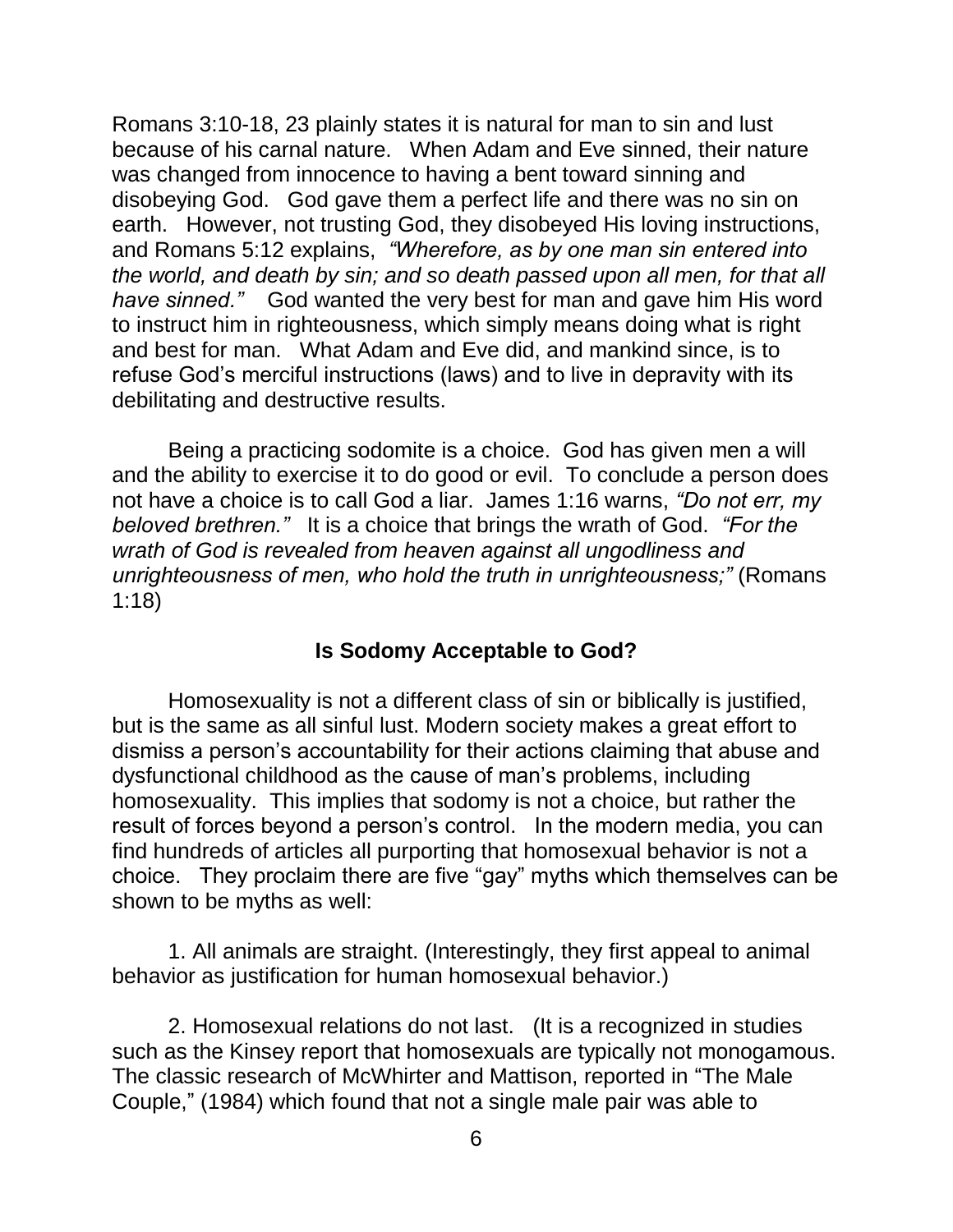maintain fidelity in their relationship for more than five years.<sup>ii</sup> Another study, Pollak (1985) described sexual behavior among gays as an average several dozen partners a year and some hundreds in a lifetime with tremendous promiscuity.<sup>iii</sup>

3. Most pedophiles are gay. (Most molesters of boys do not report sexual interest in adult men. If a person's sexual orientation is to be drawn to their same sex, whether to adults or children, it is still homosexuality.)

4. Homosexuals do not make good parents. (Children in a homosexual environment will miss the example of a mother or father. Further, Professor Lynn D. Wardle argues that the legal academic and social science communities have come to the defense of gay marriage and parenting too hastily, without considering the effects of both on children. The author suggests that these studies have ignored the significant potential effects of gays rearing on children, including increased development of homosexual orientation in children, emotional and cognitive disadvantages caused by the absence of opposite-sex parents, and economic security.)

5. Being homosexual is not a choice. (The claim is that evidence is growing that homosexuality is genetic or biologically based. Such evidence is the result of studies biased toward justifying homosexual behavior and even their concluding statements are weak. Pomeroy stated the conclusion of his studies was that, "I think that much of human sexual behavior is no more complicated than a person's likes or dislikes for particular foods, books, amusements, or anything else.")

## **However, What Does God Who Created Us Say?**

The New Testament tells the believer*, "Let no man deceive you with vain words: for because of these things cometh the wrath of God upon the children of disobedience. Be not ye therefore partakers with them. For ye were sometimes darkness, but now are ye light in the Lord: walk as children of light:"* (Ephesians 5:6-8)

What many fail to understand that sin and the sinful nature of man came into the world when Adam and Eve sinned. Eve's sin was that she rebelled against God's stated word and made a willing choice. Thus, it was her choice that brought sin upon all mankind. Adam also followed his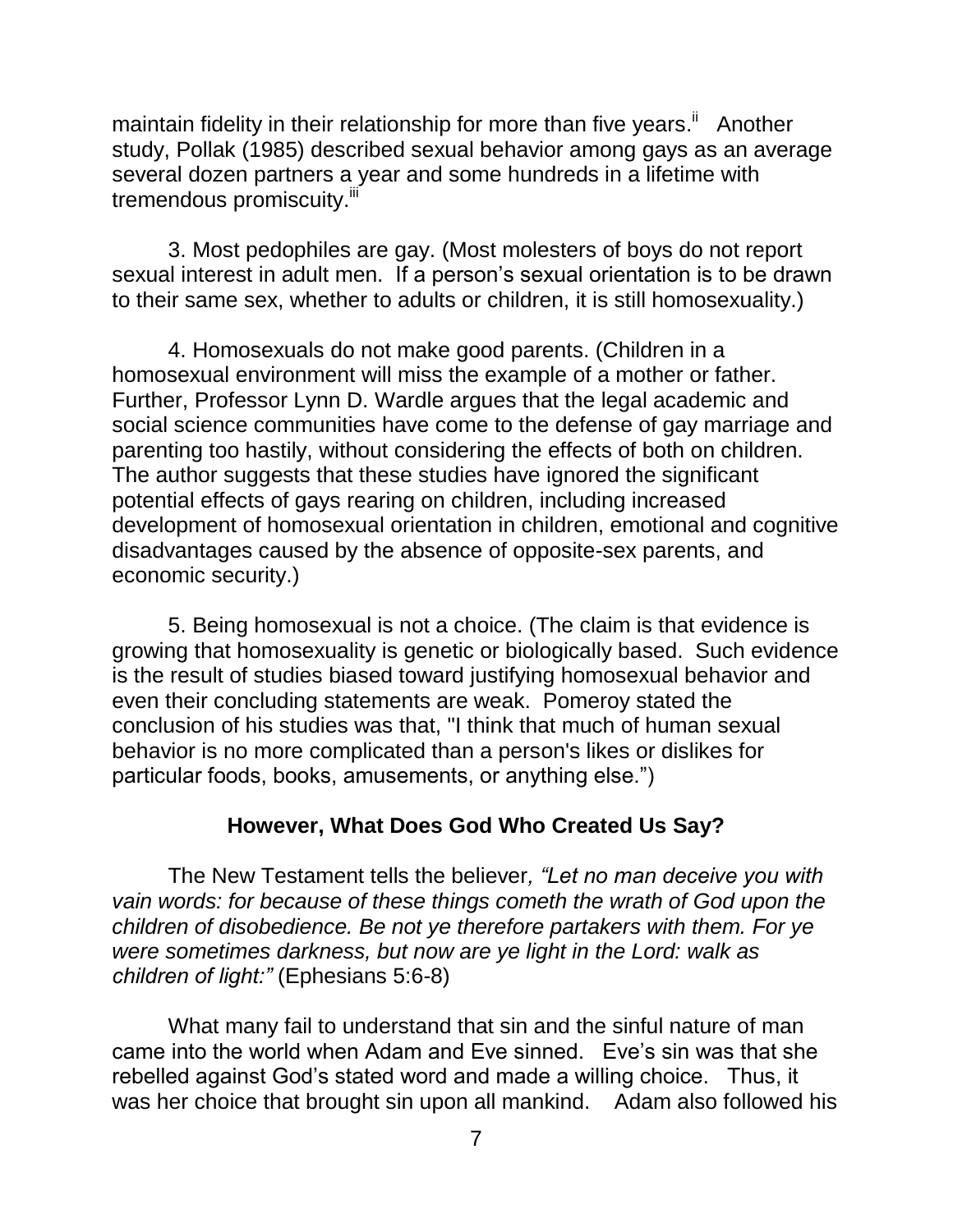rebelling wife, and he too sinned against God. Consequently, in a sense, it is natural for a man to sin, but that does not mean that man has no choice. As James 1:13-16 states a man sins when he yields to temptation. Homosexuality comes from sexual lust, which is sin.

Are some men and women drawn to their same sex? The answer is of course they are. The same question can be asked of any man or woman. Are heterosexual men and women drawn to each other? Yes, they are. However, lusting after another person sexually is sin regardless of one's sex. Having a homosexual desire is simply temptation that can lead to lust, and temptation can be resisted and overcome. What then should be the response to temptation in order that it is overcome? It first must be recognized for what it is. Homosexuality is the gross sin of lust. That is God's truth, and a person should not seek to find some justification for practicing it.

Pedophilia is a person lusting sexually after a child. Pedophiles also seek to justify their perversion by transferring the blame for their actions on abuse or their environment. Clearly, anyone can see that pedophilia is a gross sin that is plainly is sinful sexual lusting and in actuality is the same as homosexuality.

## **Overcoming Homosexuality**

Believers often fail to understand that God wants us to live pure lives that we might honor God and avoid the destructive results of sin. God has not left us without His immediate help in our time of need. To the Hebrews, God wrote, *"Let us therefore come boldly unto the throne of grace, that we may obtain mercy, and find grace to help in time of need."* (Hebrews 4:16) Seeking God's mercy and grace in salvation is the first step in overcoming any sin.

The man who has not believed and accepted Jesus Christ as their Savior is living apart from God's desire for him. God offers all men His forgiveness of all their sins. *"For this is good and acceptable in the sight of God our Saviour; Who will have all men to be saved, and to come unto the knowledge of the truth. "* (1 Timothy 2:3-4)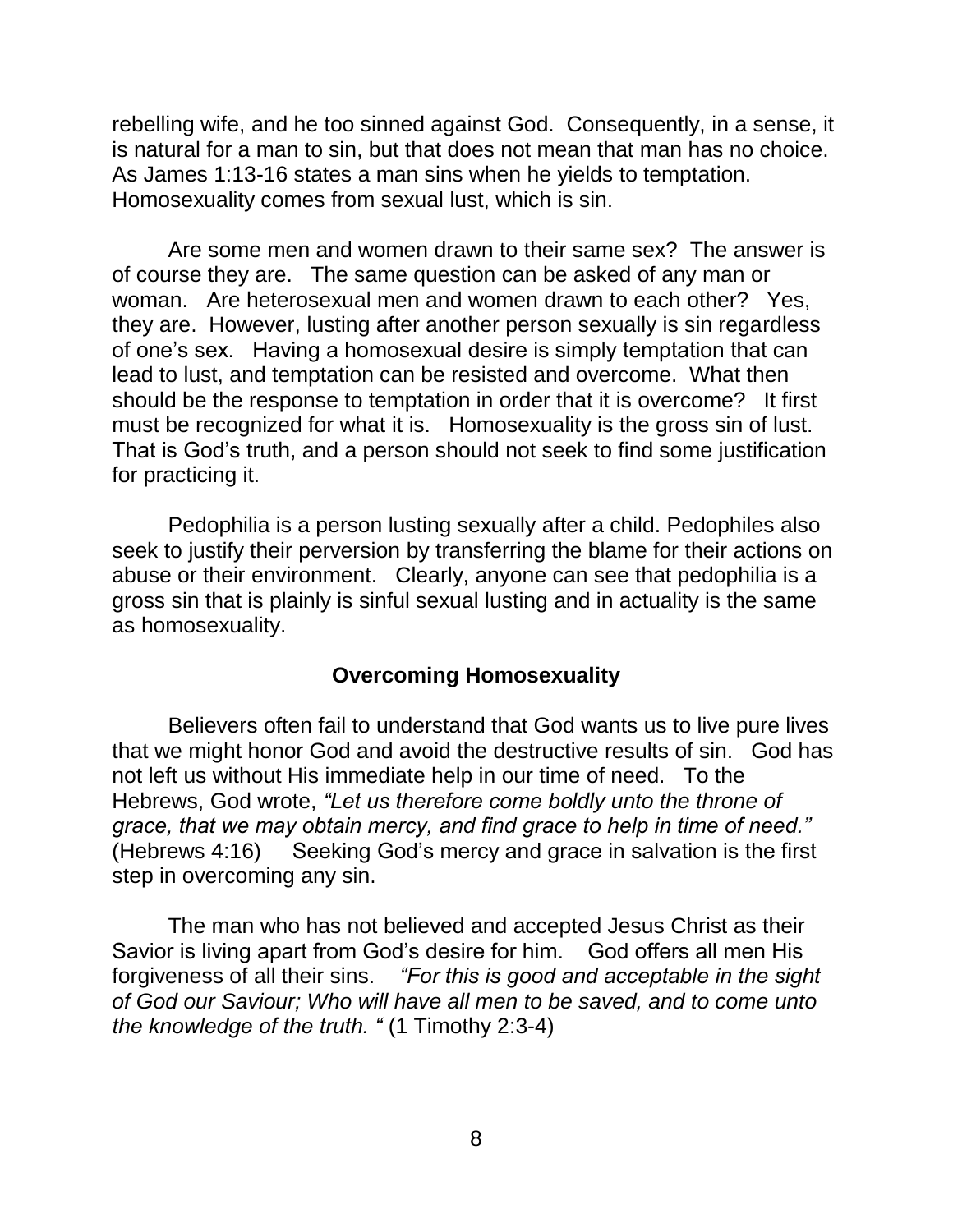Peter wrote, *"The Lord is not slack concerning his promise, as some men count slackness; but is longsuffering to us-ward, not willing that any should perish, but that all should come to repentance."* (2 Peter 3:9)

God's plan is that all men can be forgiven and be saved from the condemnation of their sins. He tells us, *"That if thou shalt confess with thy mouth the Lord Jesus, and shalt believe in thine heart that God hath raised him from the dead, thou shalt be saved. For with the heart man believeth unto righteousness; and with the mouth confession is made unto salvation."* (Romans 10:9-10)

Once a person believes and puts his trust in God, His Creator, he will accept that he is responsible to God. He will see that God wants the best for him, to forgive make him a child of God. At the point of salvation, God gives the believer a new nature that will enable him to make right choices and obey God. The unredeemed are not able to please God or live for Him because in is only through the work of the Holy Spirit that a man can obey God. Jesus said the unsaved man must be *"born again."* That is the term the Lord used to describe the coming of the Holy Spirit into one's life. The true Christian is indwelled by the Holy Spirit.

For the Christian, we must believe God and act accordingly. That is possible because of God's presence in the life of the believer. Paul wrote under the inspiration of God, and said, *"There hath no temptation taken you but such as is common to man: but God is faithful, who will not suffer you to be tempted above that ye are able; but will with the temptation also make a way to escape, that ye may be able to bear it."* (1 Corinthians 10:13) In simple terms, God says He is aware of our every temptation and in every incidence seeks activity to help us not to sin. In Romans, we *read, "Nay, in all these things we are more than conquerors through him that loved us*." (Romans 8:37) The verse says nothing is excluded from being overcome. Certainly, any sin, including lust can be overcome. God prepares the believer with the way to escape the temptation and avoid the sin, but it must be sought and applied. Many will not overcome sodomy because they enjoy it and will not accept that it is sin and therefore destructive.

If a person has allowed any sin, include homosexual desire to become lust, then God explains, "If we say that we have no sin, we deceive ourselves, and the truth is not in us. If we confess our sins, he is faithful and just to forgive us our sins, and to cleanse us from all unrighteousness.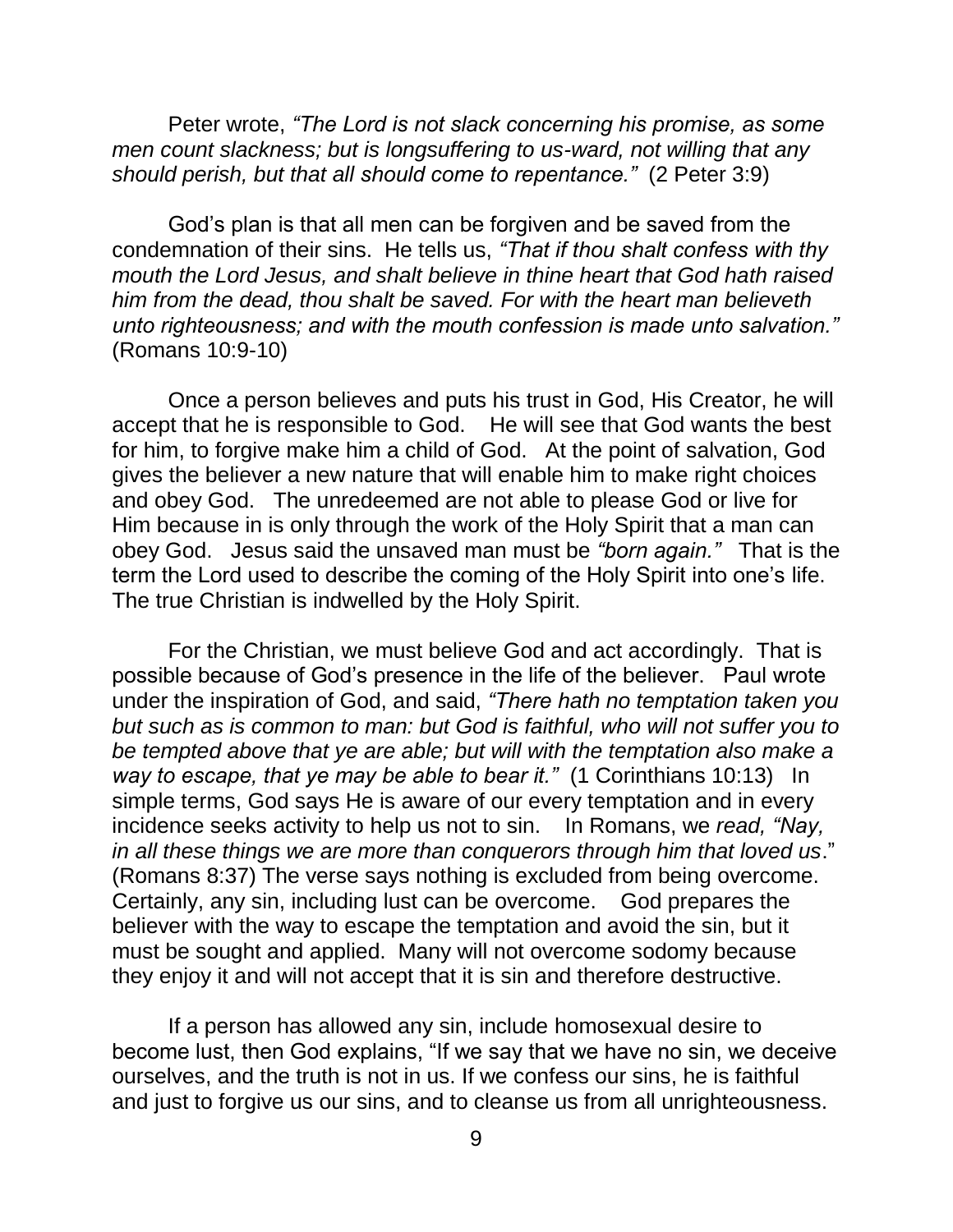If we say that we have not sinned, we make him a liar, and his word is not in us." (1 John 1:8-10) The process of being cleansed from sin is first in confession or admitting of one's guilt in committing the sin. God cannot help a person who will not honestly confess their sins, this verse promises He will work to cleanse us from "all" sin if we seek His help. In the case of one having homosexuality desires, part of overcoming the sin of lust is accepting the responsibility. Blaming lust on being born that way is avoiding the reality of our responsibility to fight lust. The source of lust is our old nature we are born with. Being born with the nature to sin does not mean we have to sin. We have a choice. We can believe God and reject all sins. Jesus told the woman caught in adultery to go and sin no more. (John 8:11) In Psalm 45:7 God tells an important truth*. "Thou lovest righteousness, and hatest wickedness: therefore God, thy God, hath anointed thee with the oil of gladness above thy fellows."*

The child of God, because of having the new nature of God, loves righteousness, which meaning being right. Further, the Christian "hates" wickedness. The Hebrew word is "sane" and means to have a personal hatred. "*The fear of the LORD is to hate evil: pride, and arrogancy, and the evil way, and the froward mouth, do I hate."* (Proverbs 8:13) The word "froward" means to be perverse. The scriptures are clear and Jesus said, "*Ask, and it shall be given you; seek, and ye shall find; knock, and it shall be opened unto you"* (Matthew 7:7)

James qualifies our asking saying*, "If any of you lack wisdom, let him ask of God, that giveth to all men liberally, and upbraideth not; and it shall be given him. But let him ask in faith, nothing wavering. For he that wavereth is like a wave of the sea driven with the wind and tossed. For let not that man think that he shall receive any thing of the Lord. A double minded man is unstable in all his ways."* (James 1:5-8)

The "cure" or being able to overcome sexual lust is the same as any lust. A person does not have to satisfy their lust and yield to the temptation. From the world's perspective, our society condemns those who seek to help homosexuals overcome their addiction to sexual lust. Their literature follows their agenda of seeking to justify homosexual behavior. A man's lusting after a woman is no different than one lusting after another of the same sex. The difference is that it is often more intriguing, forbidden, and exciting. Sin is never satisfying and seeks greater satisfaction in a worse sin.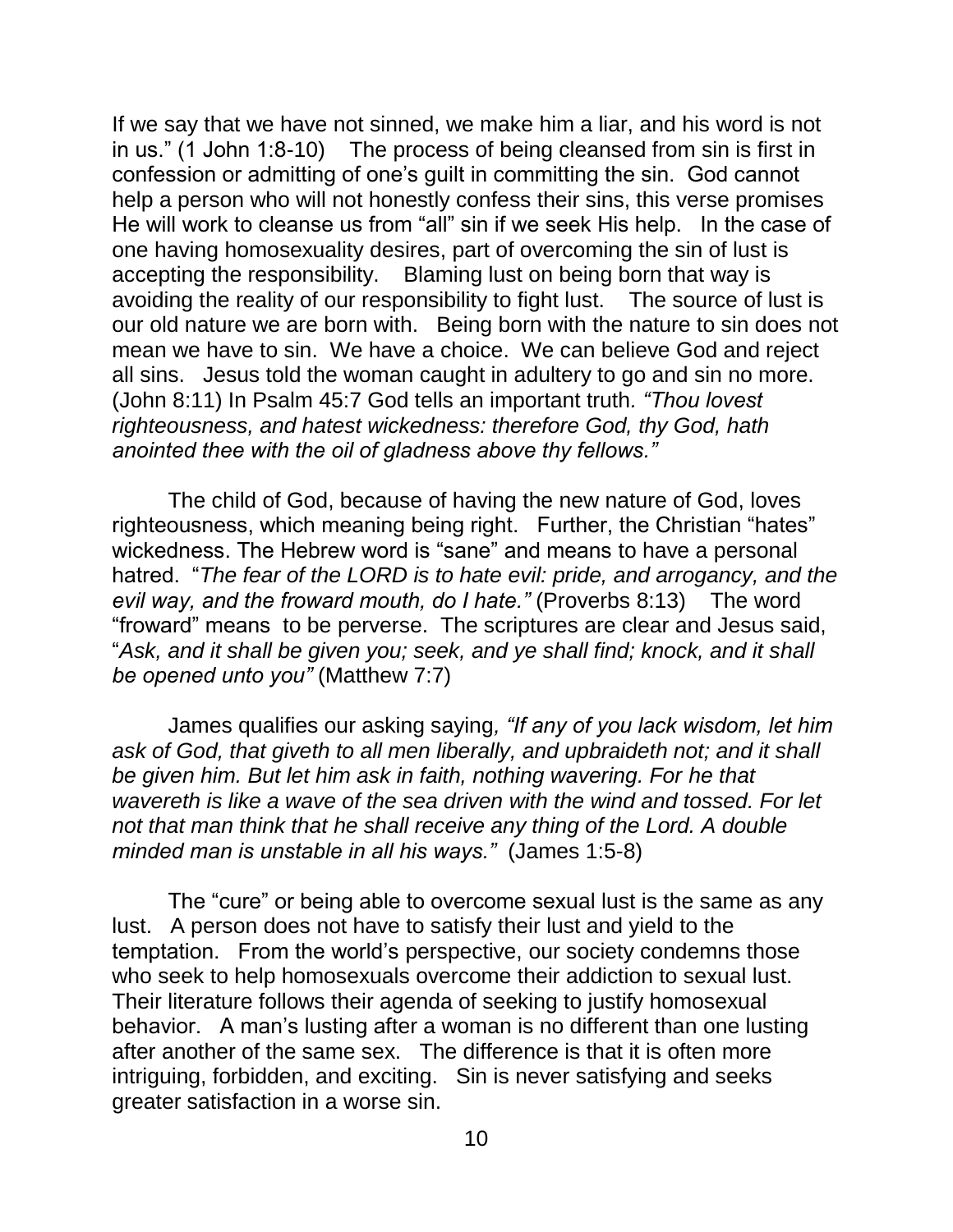God instructs us to *"Turn away mine eyes from beholding vanity; and quicken thou me in thy way. Stablish thy word unto thy servant, who is devoted to thy fear."* (Psalms 119:37-38)

Further, the Christian is told to *"That ye put off concerning the former conversation the old man, which is corrupt according to the deceitful lusts; And be renewed in the spirit of your mind; And that ye put on the new man, which after God is created in righteousness and true holiness."* (Ephesians 4:22-24)

God explains we are to *"And walk in love, as Christ also hath loved us, and hath given himself for us an offering and a sacrifice to God for a sweetsmelling savour,* . . *. Wherefore be ye not unwise, but understanding what the will of the Lord is. And be not drunk with wine, wherein is excess; but be filled with the Spirit; Speaking to yourselves in psalms and hymns and spiritual songs, singing and making melody in your heart to the Lord;"* (Ephesians 5:2, 17-19)

A believer who seeks to allow the Holy Spirit to control his life will have an easier time of fighting and overcoming lust. In time, through the process the Bible calls sanctification the Christian grows stronger in his struggles with sin and the temptation will diminish in intensity and eventually be overcome. Note the Lord is talking about temptation to sin.

Paul explained, *"And you hath he quickened, who were dead in trespasses and sins; Wherein in time past ye walked according to the course of this world, according to the prince of the power of the air, the spirit that now worketh in the children of disobedience: Among whom also we all had our conversation in times past in the lusts of our flesh, fulfilling the desires of the flesh and of the mind; and were by nature the children of wrath, even as others. But God, who is rich in mercy, for his great love wherewith he loved us, Even when we were dead in sins, hath quickened us together with Christ, (by grace ye are saved;)"* (Ephesians 2:1-5)

Note Paul speaking to believers said they were once dead in trespasses and sin. He said they the believer once "in times past lived in the lusts of the flesh and were by nature the children of wrath*, "BUT God, who is rich in mercy, for his great love wherewith he loved us, Even when*